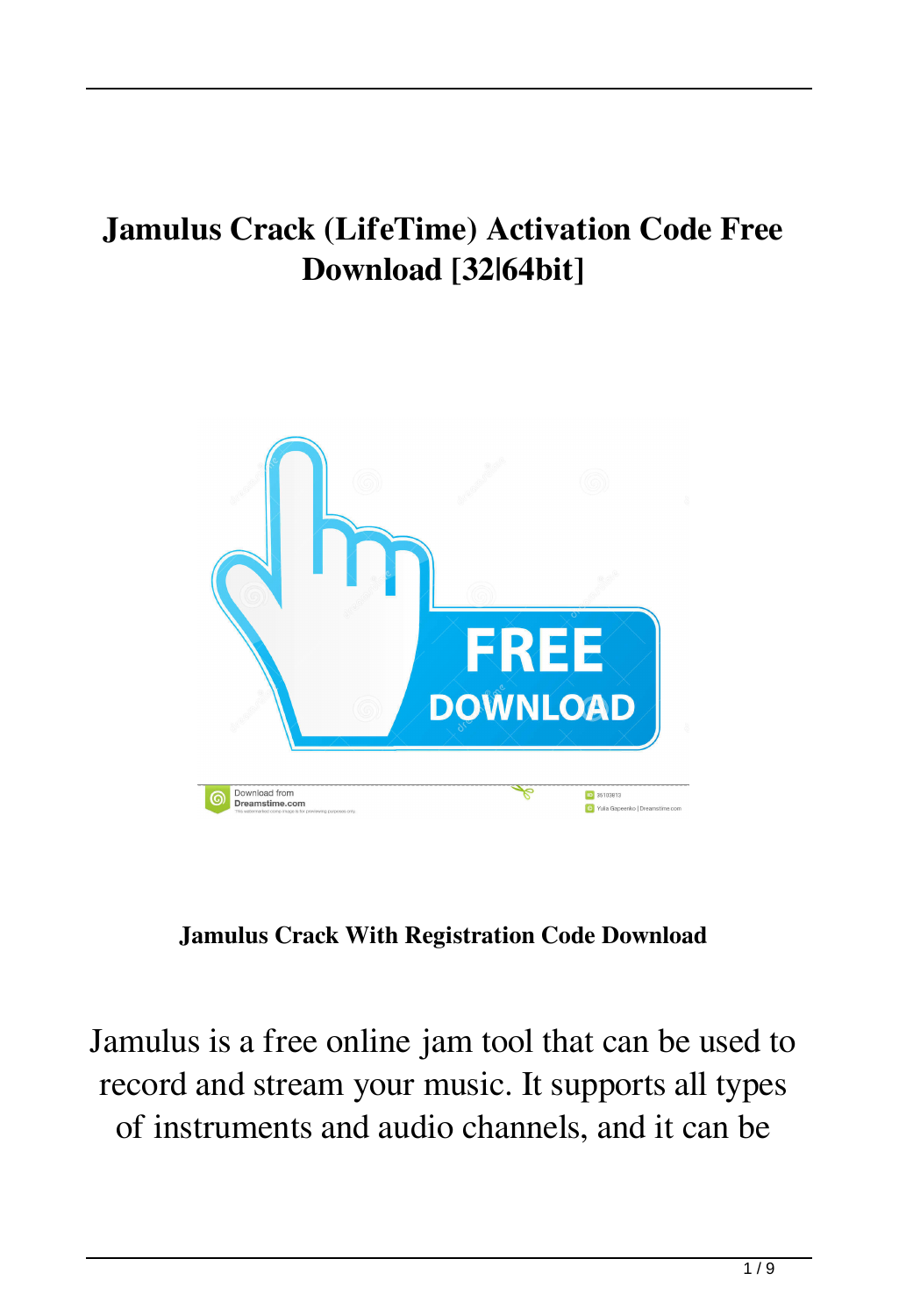played by as many artists as you like. The best part about this tool is that you are never alone on the server. You can connect with other artists and set up jam sessions with them. To make the best use of this tool, you should have the ASIO driver and a sound card with ASIO support installed. This program is a great online tool for musicians looking for a safe and reliable online jam session. This program is free and you can create and share music with other artists anywhere. Just connect with other artists and get playing. Download Jamulus and stream your music. Related Tags: [ad\_1] One of the key aspects of playing in a band is practising and the advent of stable and fast Internet connections has meant artists can now get together and exchange fruitful ideas about their songs. Jamulus is one such tool that allows its users to connect to a common server and jam. Connect to online jam servers Artists can connect to several servers, mainly based in Europe although there is also one based in the United States of America. One of the great features is that the application imposes no limitation on the type of instruments used. From pianos to bass guitars or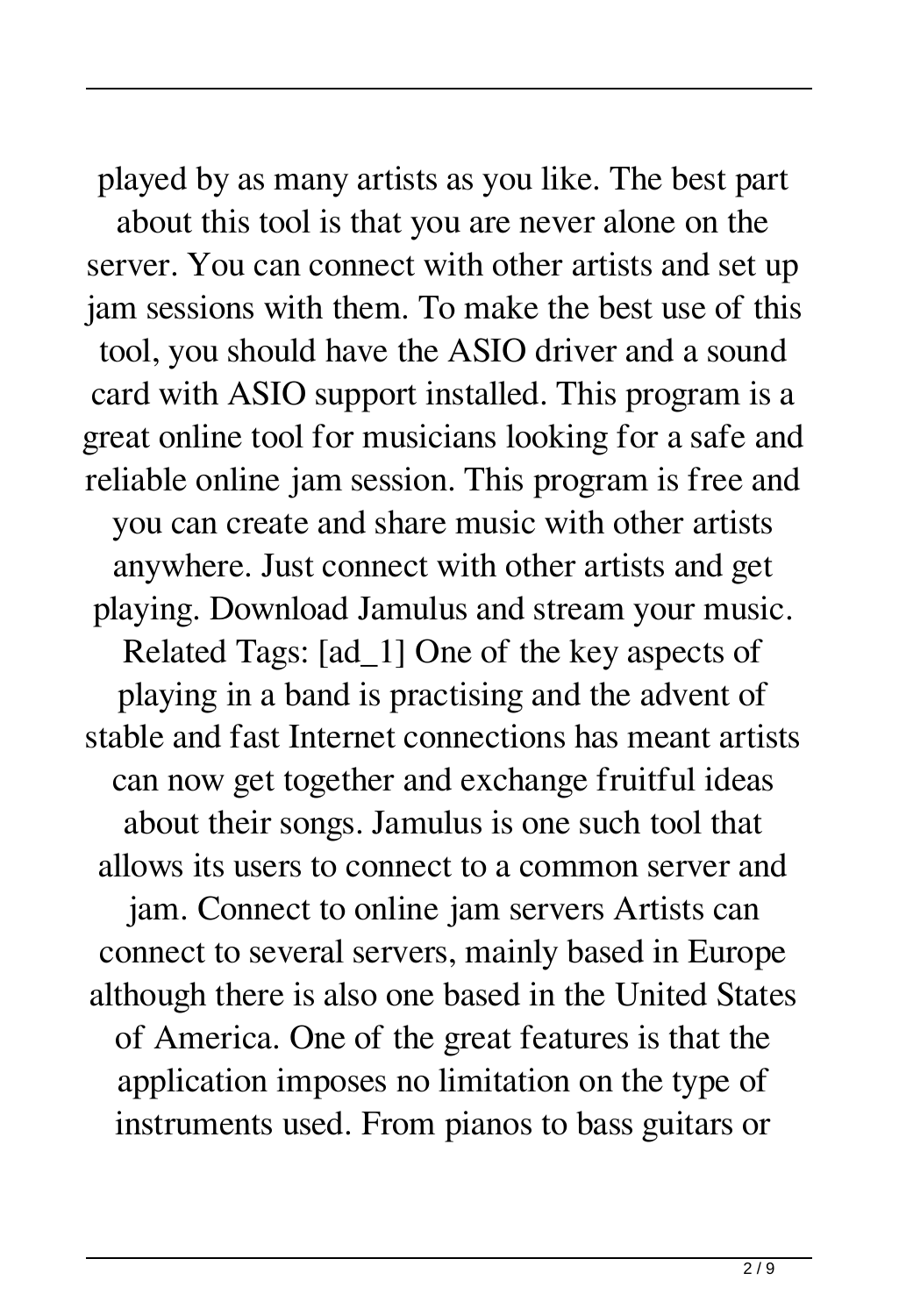flutes, as long as users are sufficiently proficient in playing their chosen instrument, the utility supports it. It should be noted that the program requires an ASIO sound driver to be installed; also the buffer size should be set to a minimum value, to avoid any playback issues. Exchange messages with the built-in chat function Jam sessions can begin once two users are connected, although the tool places no upper limit on the number of artists connected at any one time. More-so, once on the same server, users can

chat with each other and exchange ideas and schedule next sessions. Several settings can be adjusted to ensure proper quality, such as the buffer delay, or the audio channels involved. The quality of the output audio can be modified and users can even customize the jitter local buffer values. Concerning the actual playback, users can adjust pan and reverb settings as well as mute or solo any one artist. An overall practical utility for online jamming sessions Summing up, Jamulus is a valuable tool for artists looking for a shared online solution to practise their music. The program supports all types of instruments and allows its users to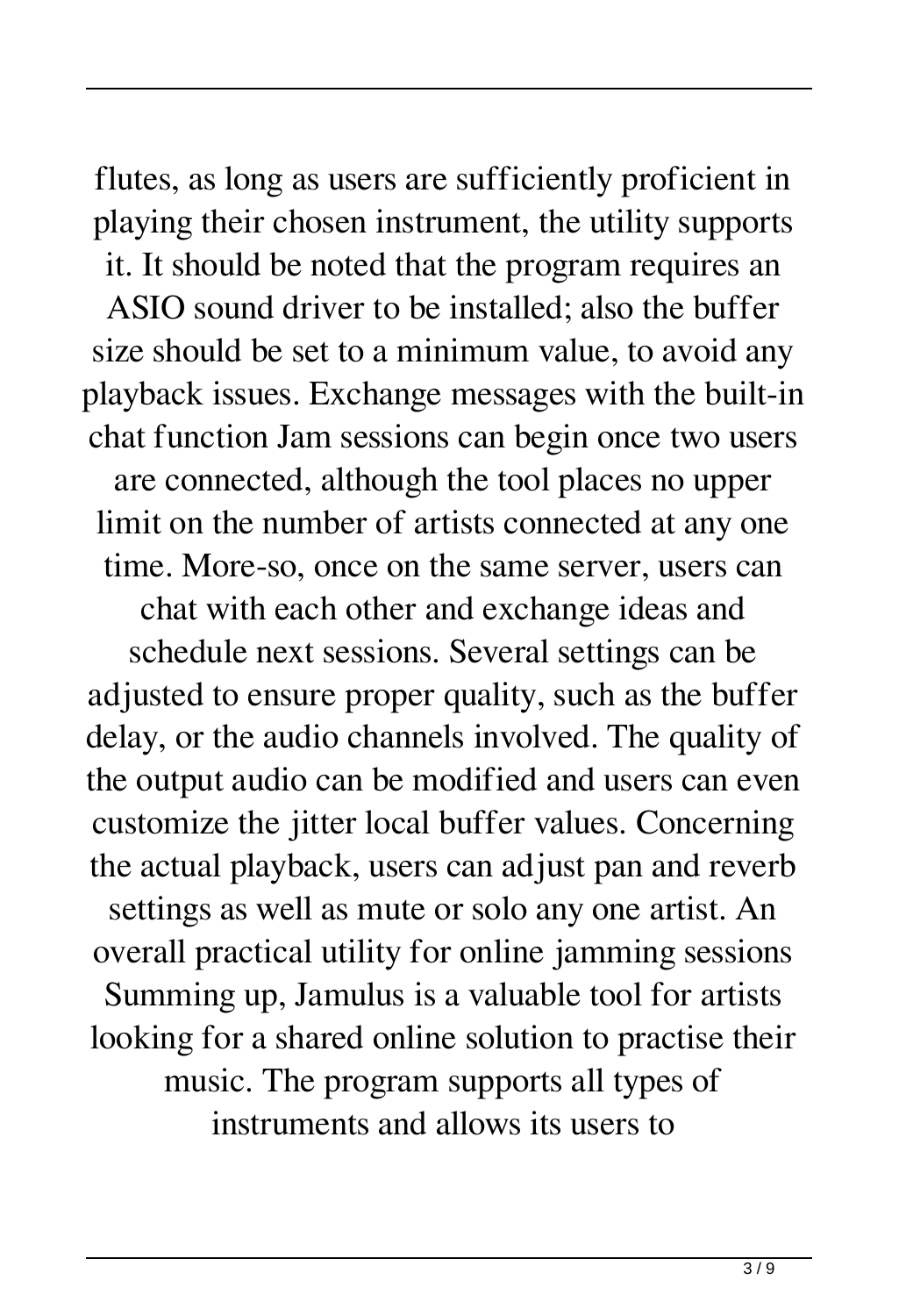## **Jamulus Crack +**

KEYMACRO is a graphical mouse macro recorder for Windows 7, 8, 10 and Linux. It records mouse clicks and keystrokes to any text or file which will

be displayed. It also records mouse clicks and keystrokes to an image file which will be displayed on a webpage. Once recorded, you can easily insert the mouse clicks and keystrokes in any applications that need them, even in terminal and command line applications. Macro actions: - Record mouse clicks & keystrokes on text or files - Record mouse clicks & keystrokes on image files - Record mouse clicks & keystrokes on a webpage - Stop macro recording when mouse cursor moves away from starting position - Stop macro recording when a key is pressed or a key sequence is finished - Start and Stop macro recording with hotkeys (F5/F6, CTRL+ALT+SPACE, etc...) - Export recorded actions to file - Export recording to clipboard - Macro playback: - Press and hold a hotkey to stop or start macro recording - Set the macro text in a text box and press F5 to start macro playback - Set the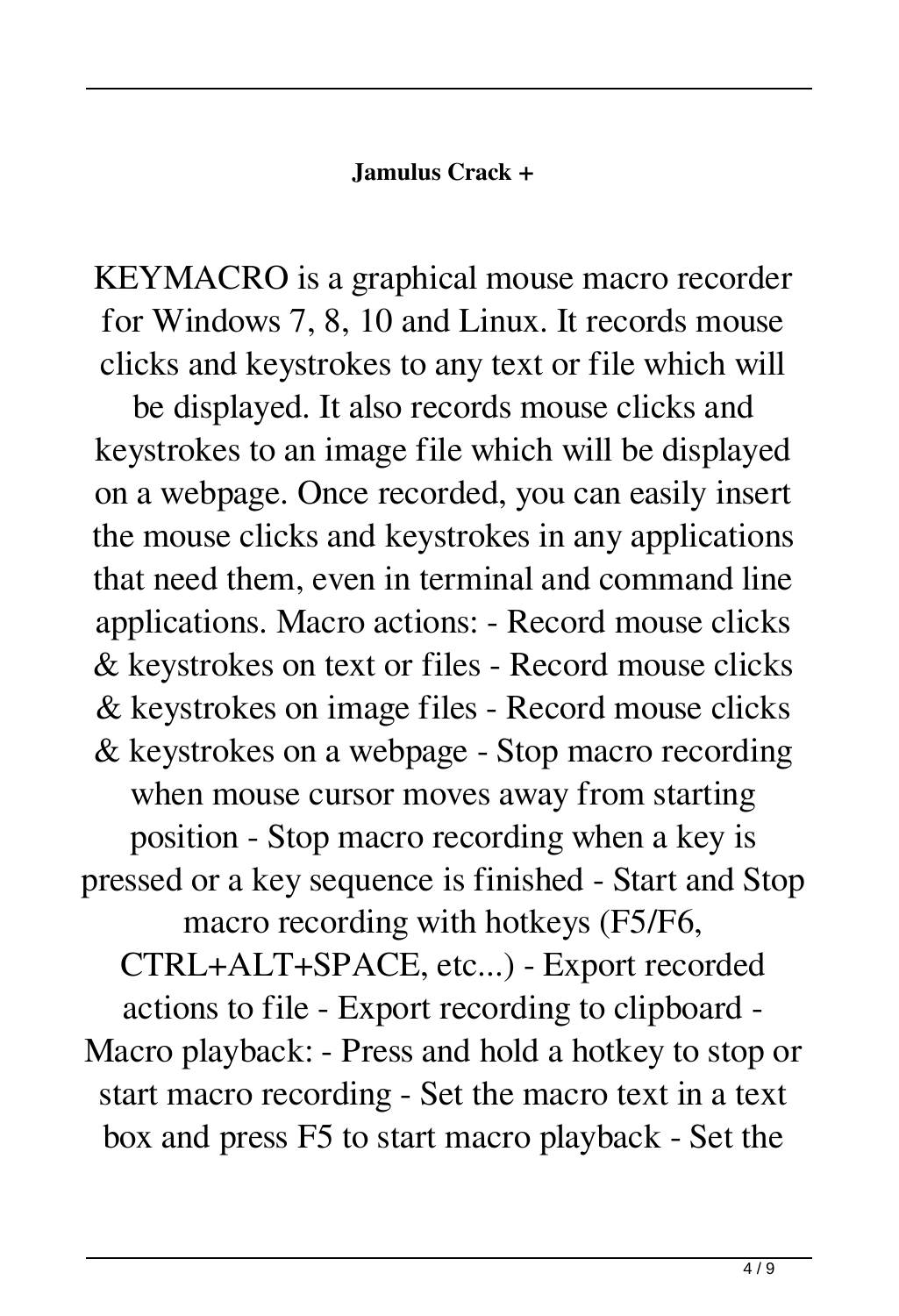macro text in a image file and press F6 to start macro playback - Create a hotkey to start or stop macro recording - Set the mouse cursor starting position in a text box and press F5 to start or stop macro recording - Change the mouse cursor starting position in a text box and press F5 to start macro playback - Set the mouse cursor starting position in a image file and press F6 to start or stop macro recording - Change the mouse cursor starting position in a image file and press F6 to start macro playback - Export actions to file - Export recorded actions to clipboard - Playback of recorded actions: - Press a hotkey to stop or start macro playback - Set the mouse cursor starting position in a text box and press F5 to start or stop macro playback - Set the mouse cursor starting position in a image file and press F6 to start or stop macro playback - Change the mouse cursor starting position in a text box and press F5 to start macro playback - Change the mouse cursor starting position in a image file and press F6 to start or stop macro playback - Playback of recorded actions to file - Playback of recorded

actions to clipboard - Export actions to file - Export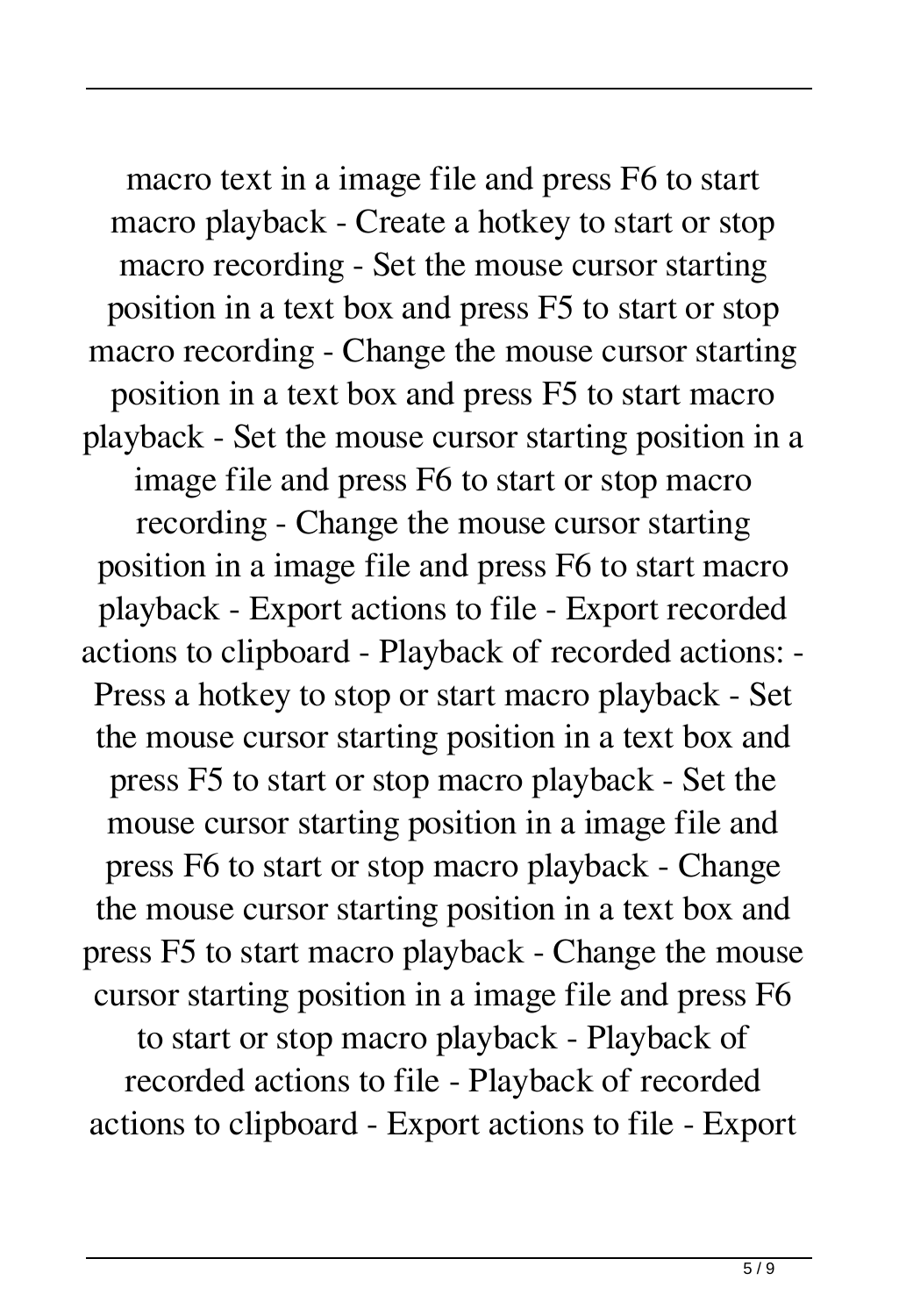recorded actions to clipboard - Playback of recorded actions to image file - 81e310abbf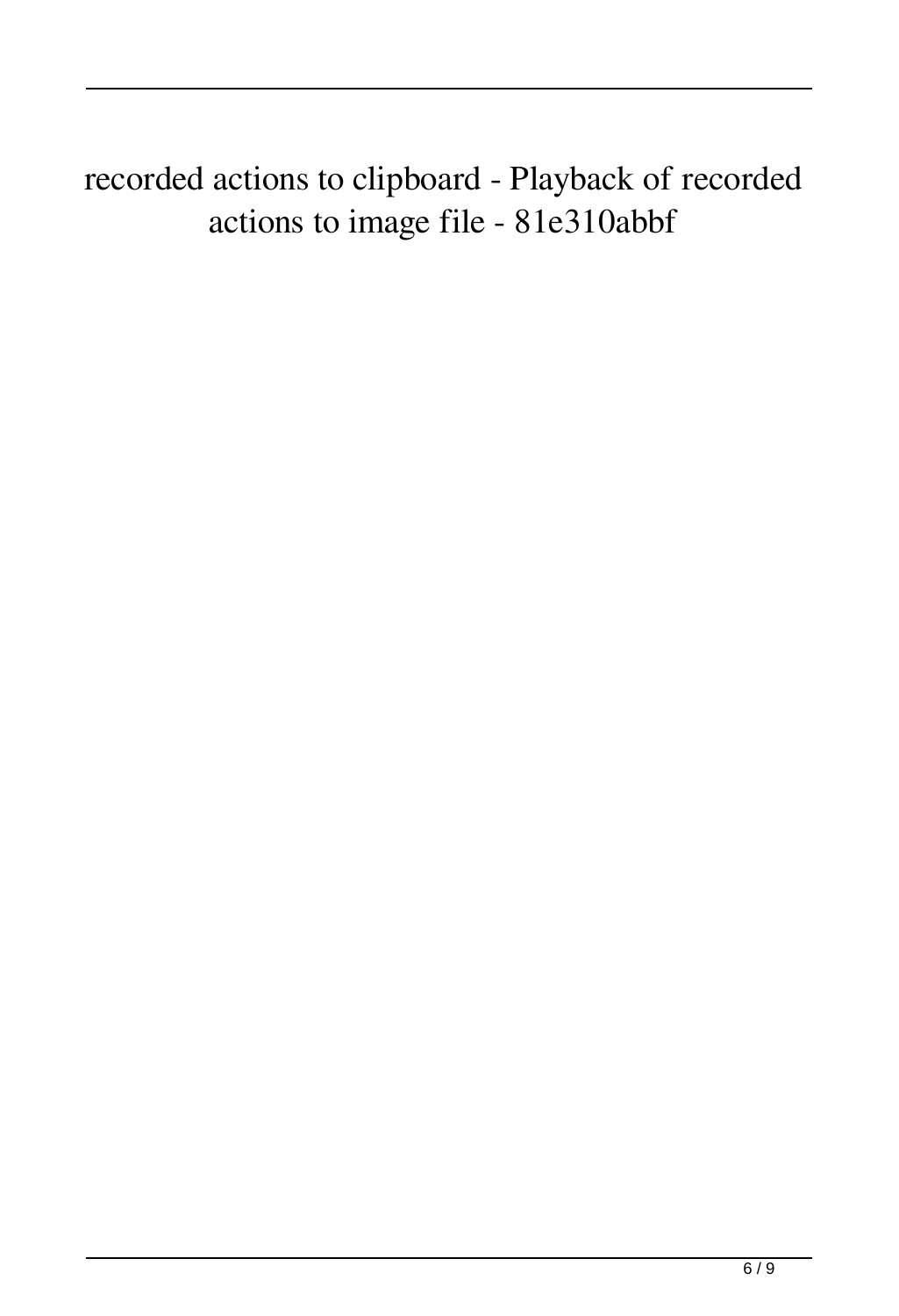## **Jamulus [32|64bit]**

Record and save sessions, let others listen to them, or share them with others on the network. Simple, intuitive and with a good database, Jamulus is the perfect tool for online jam sessions. Record and save sessions, let others listen to them, or share them with others on the network. Simple, intuitive and with a good database, Jamulus is the perfect tool for online jam sessions. 1. The Light is out of control 2. When you go for a hike 3. We are standing on a precipice 4. The Light is out of control 5. How it runs and what it does 6. Pictures and words 7. A kiss in the morning 8. Those who have their own. 9. We are standing on a precipice 10. A kiss in the morning 11. The Light is out of control 12. The Light is out of control 13. It is one way we can stay. 14. It is the way to love and be loved. 15. We are standing on a precipice 16. It is the way to love and be loved 17. It is the way we see our world and all that. 18. It is the way we love and be loved 19. It is one way we can stay. 20. We are standing on a precipice Light is out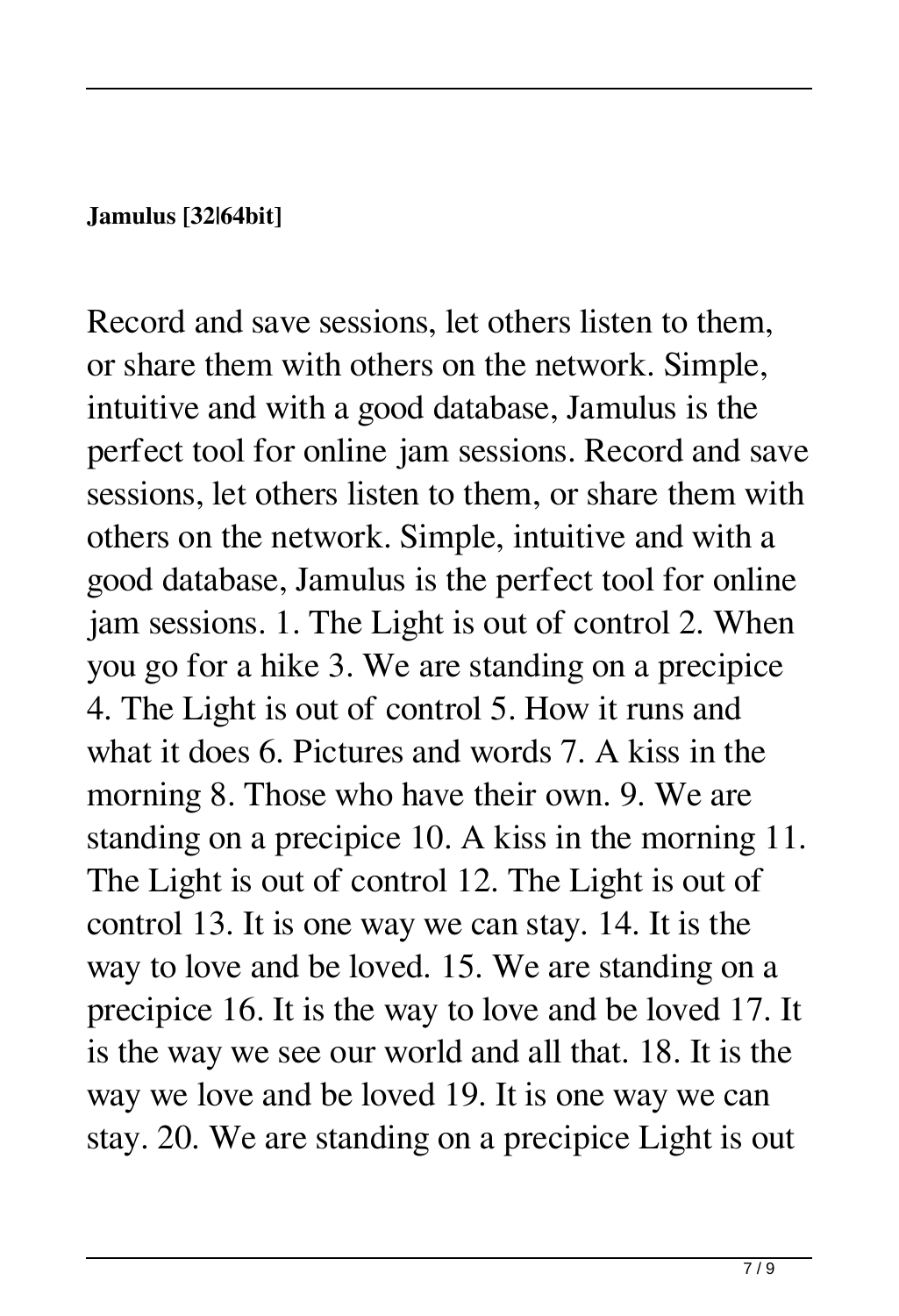of controlDescription: Light is out of control A soundtrack of 24 tracks composed and performed by: Günter Schulz You know how most fights and ruckus in life are a result of people not accepting others for who they are? The point of this video is that people should accept others for what they are. If you have a little free time I would recommend this video: If you want to know more about me and my music please visit my web page at: If you like what I do, please follow me on Facebook and YouTube, and Google+, so you don't miss any of the new updates! Facebook: Subscribe: Instagram: Youtube:

**What's New in the?**